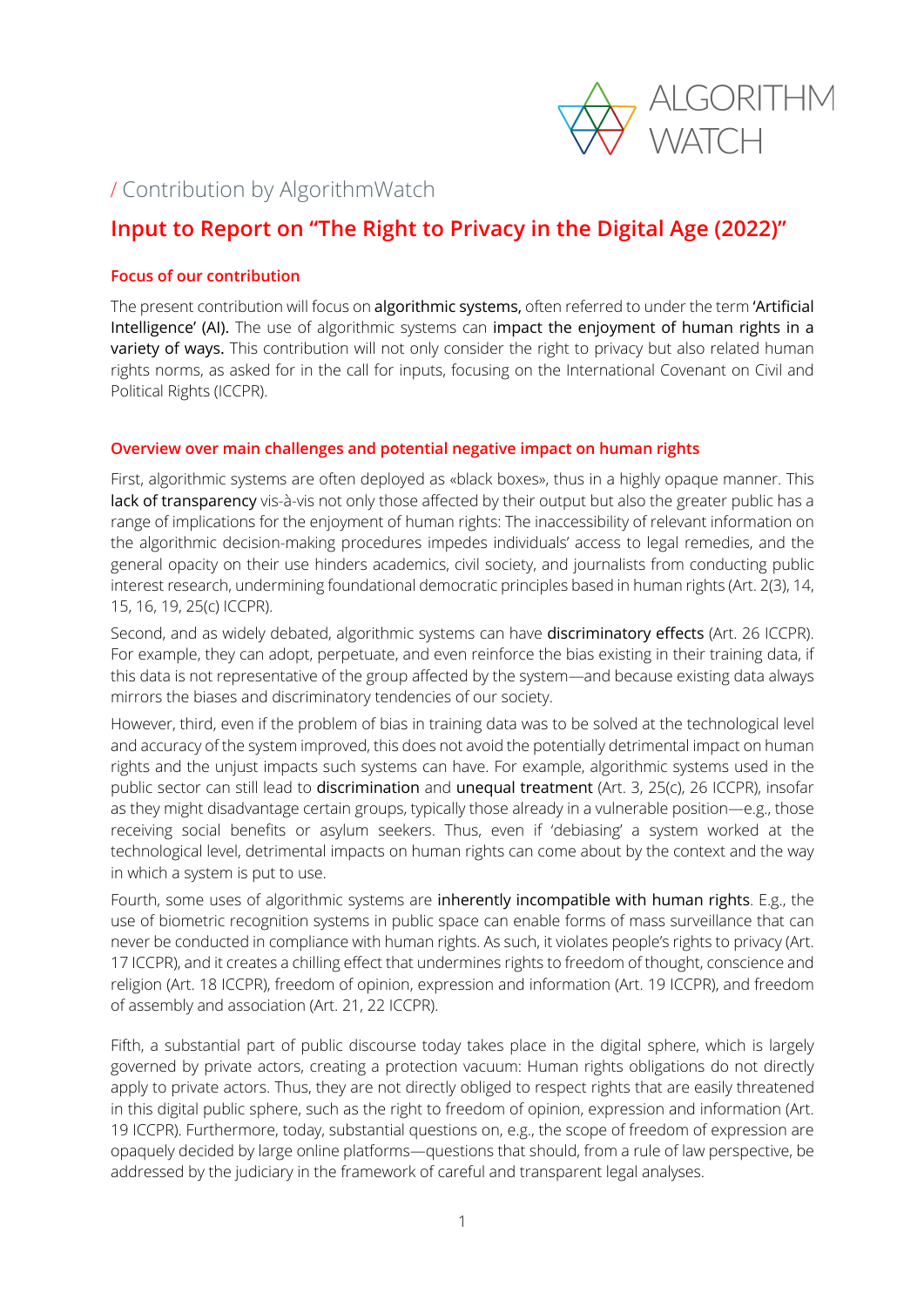Sixth, as to the **digital transition of work**, the increasing use of algorithmic systems in recruiting and as 'people analytics' tools threatens human rights of affected individuals at their workplace. Their use is often non-transparent and happens without prior consent, can undermine autonomy and participation, and risks turning employees into mere objects, undermining their inherent dignity (Preamble ICCPR). As private employers are not subject to direct human rights obligations, states are obliged to protect people by taking the necessary measures with respect to the use of algorithmic systems in the workplace. Vis-à-vis their own personnel, they are required to use algorithmic systems in ways that comply to human rights standards.

Lastly, the massive computational infrastructure projects implemented in response to the Covid-19 pandemic, which were often realized in the framework of public-private partnerships, illustrate the need to strengthen such governance. In general, the public may lose control—and thus autonomy over its decision-making processes if it relies on infrastructure entirely owned and made (in)accessible by third parties. The lifespan of digital tools used in the fight against the pandemic should be clearly limited in order to avoid that they are used for other than their original purposes, which may interfere with a range of fundamental rights (including Art. 12, 17, 18, 19, 21, 26 ICCPR).

### **Examples of issues and situations in which violations are likely to occur**

### Biometric recognition systems in public space

The use of biometric recognition systems in public space not only threatens people's right to privacy (Art. 17 ICCPR), but also creates a chilling effect that restricts their enjoyment of the rights to freedom of thought, conscience and religion (Art. 18 ICCPR), freedom of opinion, expression and information (Art. 19 ICCPR), and freedom of assembly and of association (Art. 21, 22 ICCPR).

Example Italy: Italy's Data Protection Authority blocked SARI Real Time facial recognition system acquired by the Police on grounds of missing legal basis. The DPA also argued that future attempts to install such systems would need to be in compliance with legal regulations.

### Use of algorithmic systems on people in vulnerable positions (migrants, inmates)

The use of algorithmic systems on marginalized communities, such as migrants and asylum seekers, can reinforce the vulnerable position they find themselves in. The use of these tools can be of an intrusive nature, and it can multiply the sometimes already non-transparent nature of public services, e.g., the processing of asylum requests, which makes it more difficult for those affected to access relevant information and to gain necessary knowledge in order to legally contest decisions (Art. 2(3), 14, 15, 16, 17, 18, 19, 26; Art. 14 UDHR).

Example Germany: The Federal Office for Migration and Refugees (BAMF) has been using automated text and speech recognition systems to identify refugees (Thüer, Köver and Fanta, 2018) since 2017. Agency employees can ask asylum seekers to give them access to their cell phone, tablet, or laptop to verify if they are telling the truth about where they come from, can obtain all the data contained on them and run software on it. The software presents the employee with a limited overview of the content, which also includes language analysis of the text retrieved. Software and hardware are provided by private companies (Biselli, 2017; Biselli, 2018b). Another tool deployed by the BAMF aims to identify disguised dialects in speech (Biselli, 2018a). When an asylum seeker does not have a valid proof of ID, a two-minute voice recording of the person describing a picture in their mother tongue is analyzed by software, calculating a percentage of how close the speech comes to a certain dialect.

Example Spain: Eleven years ago, the Catalonian Department of Justice, in Spain, introduced RisCanvi, a system that estimates the risk that inmates reoffend upon leaving prison. All Catalonian prisons use it, but the tool is hardly transparent. RisCanvi ("risk change" in Catalan) does not decide whether or not an inmate will be paroled. The final decision is made by professionals of the justice system, who do not necessarily have to agree with the result of the algorithm's analysis. Nevertheless, it seems that in the great majority of the cases, the evaluation of the professionals follows the algorithm's.